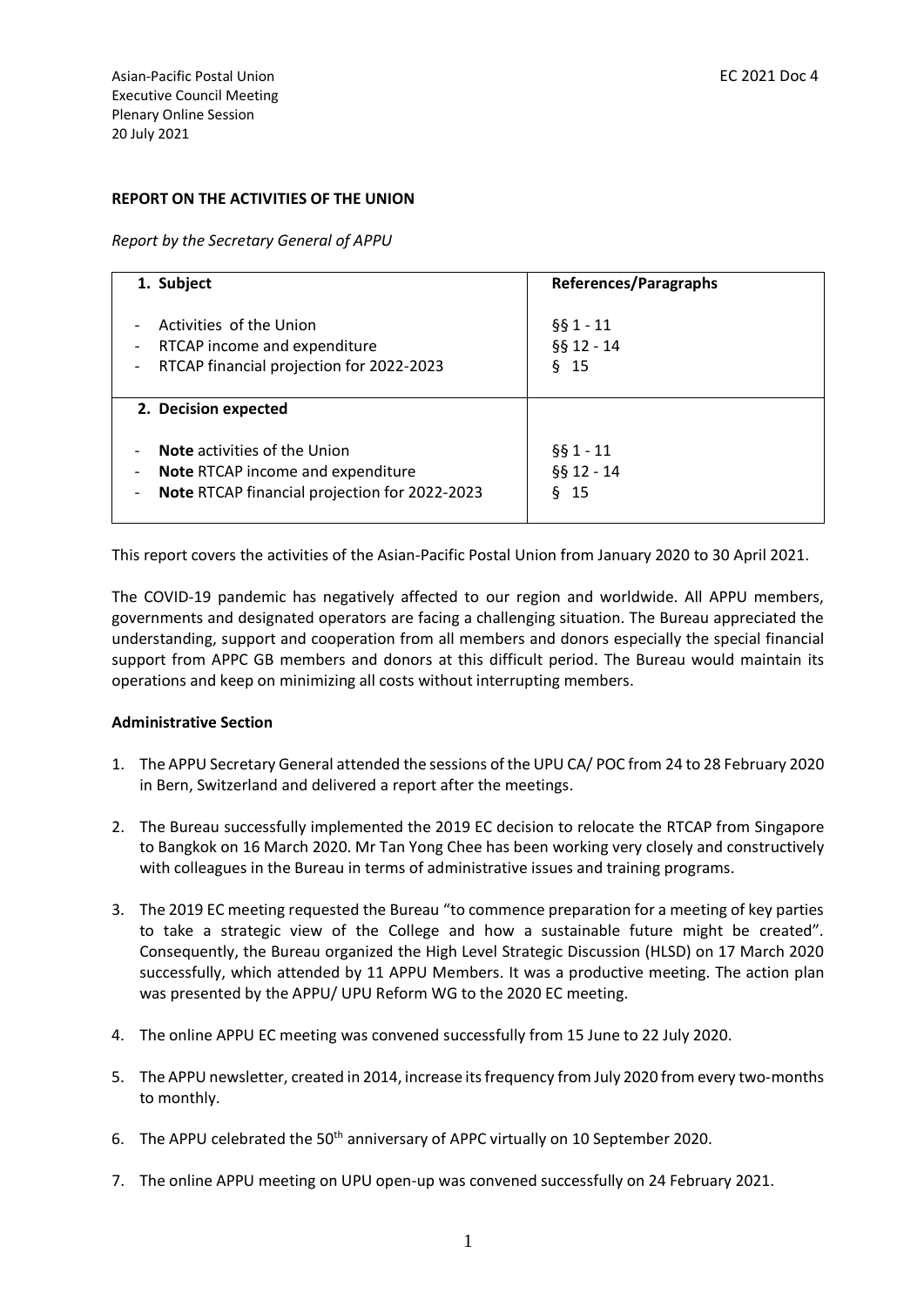### **Training Section**

- 8. The Training Section conducted 14 courses and 4 workshops in the year 2020. These activities were attended by 132 participants. Additionally, the College conducted 1 Joint Seminar as requested by the UNI-Apro and 8 Interactive Online Training Programme (IOTP) which was sponsored by the UPU.
- 9. Regular courses, workshops, joint seminars and IOTPs, conducted by the APPC in 2020 are detailed as follows:

| No.               | <b>Regular Courses</b>                      | Dates (2020)        | <b>Participants</b> |
|-------------------|---------------------------------------------|---------------------|---------------------|
| Physical training |                                             |                     |                     |
| $\mathbf{1}$      | <b>Digital Financial Services</b>           | $6$ Jan $-$ 17 Jan  | 16                  |
| $\mathcal{P}$     | Leadership for Postal Managers              | $6$ Jan $-$ 17 Jan  | 6                   |
| 3                 | <b>Advanced Business Management</b>         | 3 Feb - 21 Feb      | 6                   |
| 4                 | <b>Strategy Formulation &amp; Execution</b> | $3$ Feb $-21$ Feb   | 5                   |
|                   | Online training                             |                     |                     |
| 5                 | Parcel & Logistics Management               | $10$ Aug $-$ 4 Sep  | 5                   |
| 6                 | <b>Operations Management</b>                | $10$ Aug $-$ 4 Sep  | 12                  |
| 7                 | <b>Service Quality Management</b>           | $21$ Sep $-9$ Oct   | 8                   |
| 8                 | <b>E-Business and Technology</b>            | $21$ Sep $-9$ Oct   | 12                  |
| 9                 | Human Resource Management                   | 19 Oct - 30 Oct     | 14                  |
| 10                | Marketing & Innovation for Posts            | 19 Oct $-$ 13 Nov   | 4                   |
| 11                | Postal Management                           | 19 Oct $-$ 20 Nov   | $\overline{7}$      |
| 12                | <b>International Postal Services</b>        | 23 Nov - 18 Dec     | 12                  |
| 13                | <b>Express Mails Service</b>                | $30$ Nov $-$ 18 Dec | 10                  |
| 14                | <b>International Mail Accounting</b>        | $30$ Nov $-$ 18 Dec | 10                  |
|                   | <b>Total</b>                                |                     | 127                 |

#### **Regular Courses**

#### **Workshops**

| No.              | <b>Workshops</b>                | Dates (2020)       | <b>Participants</b> |
|------------------|---------------------------------|--------------------|---------------------|
|                  | Physical workshops              |                    |                     |
| 1                | Managing Innovation             | $10$ Feb $-15$ Feb |                     |
| $\mathcal{P}$    | <b>Philatelic Strategy</b>      | $10$ Feb $-15$ Feb |                     |
| Online workshops |                                 |                    |                     |
| 3                | Practical e-Commerce Management | 17 Aug - 21 Aug    |                     |
| 4                | <b>Driving Digital Strategy</b> | $25$ Sep $-1$ Oct  | 2                   |
|                  | Total                           |                    |                     |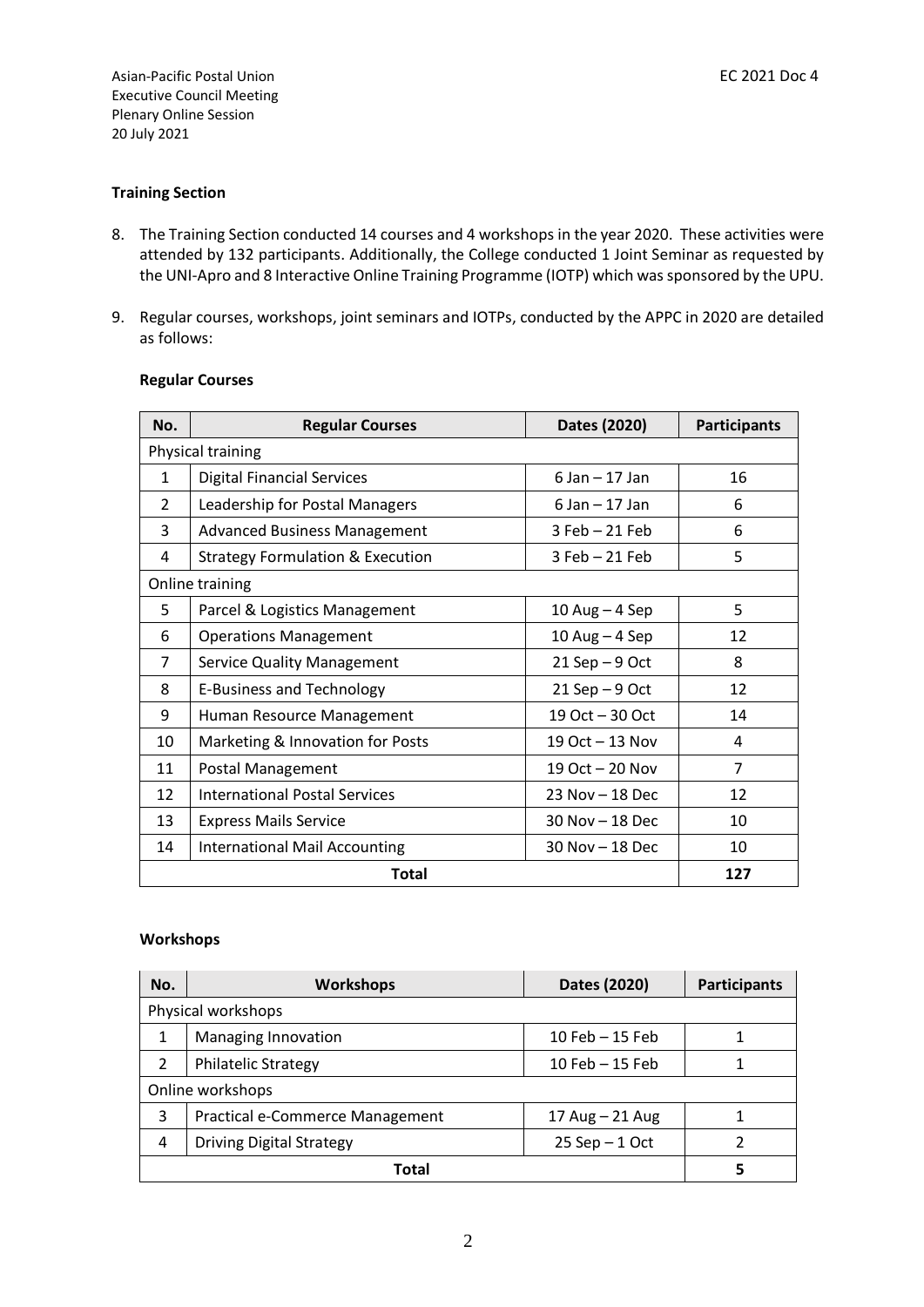# **Online Joint Seminar**

| No.   | <b>Topics</b>                                  | Dates (2020)       | <b>Participants</b> |
|-------|------------------------------------------------|--------------------|---------------------|
|       | APPU / UNI-Apro Post & Logistics Joint Seminar | $18$ Nov $ 19$ Nov | 18                  |
| Total |                                                | 18                 |                     |

# **Interactive Online Training Programme (IOTP) sponsored by the UPU**

| No.            | <b>Regular Courses</b>                                     | Dates (2020)       | <b>Participants</b> |
|----------------|------------------------------------------------------------|--------------------|---------------------|
| $\mathbf{1}$   | <b>Quality Management for Service Excellence</b>           | $25$ Sep $-1$ Oct  | 12                  |
| $\overline{2}$ | <b>Strategic Marketing Management</b>                      | $10ct - 70ct$      | 14                  |
| 3              | Practical e-Commerce Management                            | $2$ Nov $-6$ Nov   | 17                  |
| 4              | <b>Operations Management</b>                               | $2$ Nov – 6 Nov    | 17                  |
| 5              | Strengthening Supply Chain-To be a Leader in<br>E-commerce | $6$ Nov $-$ 12 Nov | 18                  |
| 6              | International Postal System                                | $30$ Nov $-4$ Dec  | 22                  |
| $\overline{7}$ | Setting Service Standards                                  | $4$ Dec $-$ 10 Dec | 19                  |
| 8              | <b>Terminal Dues</b>                                       | $9$ Dec $-15$ Dec  | 21                  |
|                | Total                                                      |                    | 140                 |

10. The Training Section conducted 4 regular courses and 6 Interactive Online Training Programmes (IOTPs) which was sponsored by China via the UPU (within the framework of the Chinese Special Fund project: FSRASCHN1902) from January to March 2021 as follows:

# **Regular Courses**

| No.           | <b>Regular Course</b>               | Dates (2021)      | <b>Participants</b> |
|---------------|-------------------------------------|-------------------|---------------------|
| 1             | <b>Advanced Business Management</b> | 18 Jan $-5$ Feb   | 10                  |
| $\mathcal{P}$ | <b>Service Quality Management</b>   | $18$ Jan $-5$ Feb |                     |
| 3             | Parcel and Logistics Management     | 1 Mar 26 Mar      | 15                  |
| 4             | <b>Operations Management</b>        | 1 Mar 26 Mar      | 8                   |
|               | Total                               |                   | 40                  |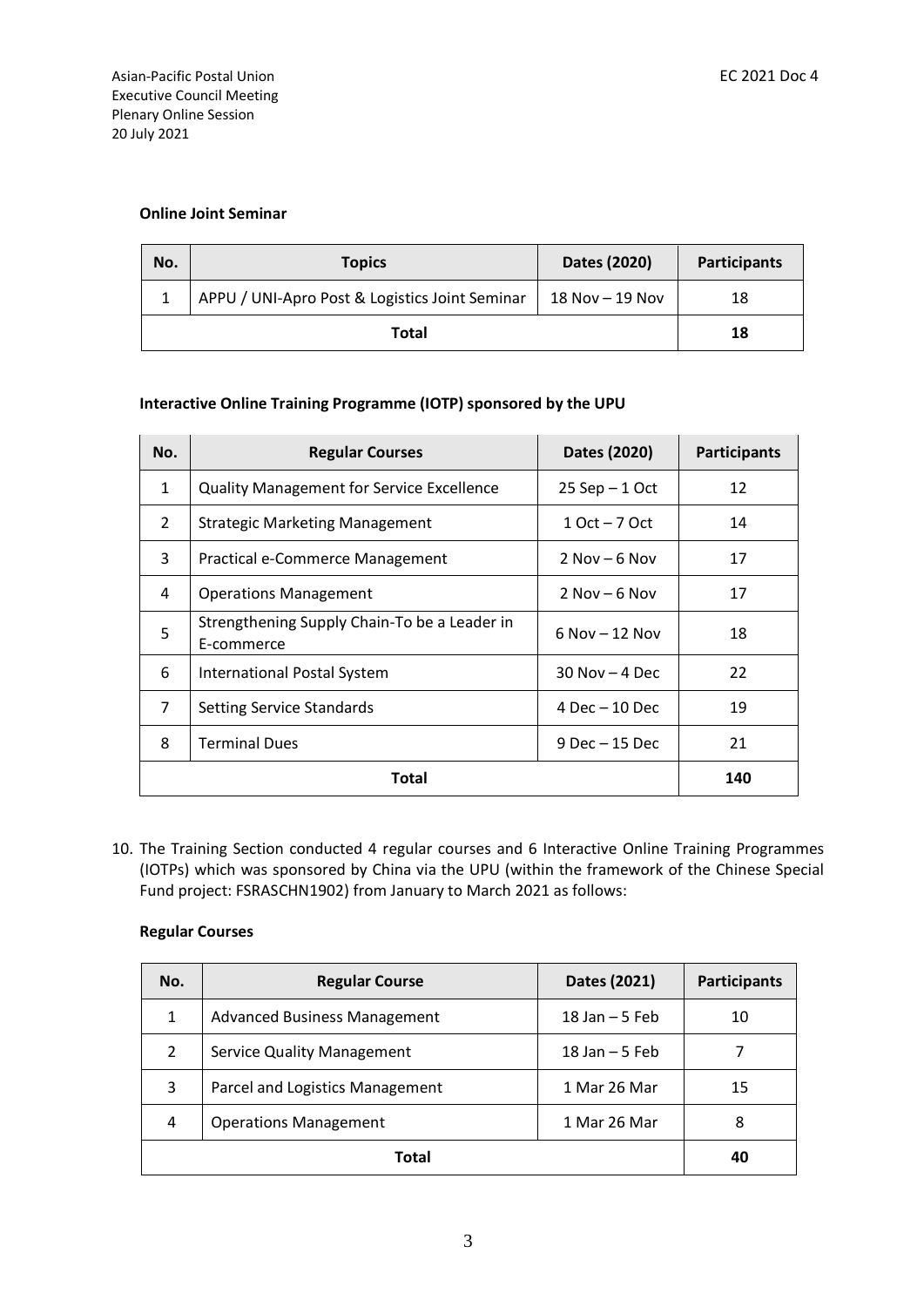| Interactive Online Training Programme (IOTP) sponsored by China via the UPU |
|-----------------------------------------------------------------------------|
| (within the framework of the Chinese Special Fund project: FSRASCHN1902)    |

| No.           | <b>Regular Course</b>                                   | Dates (2021)  | <b>Participants</b> |
|---------------|---------------------------------------------------------|---------------|---------------------|
| 1             | Strategic Marketing Management (SMM)                    | 25-29 January | 16                  |
| $\mathcal{P}$ | Leadership Management (LM)                              | 25-29 January | 16                  |
| 3             | Last Mile Delivery and Fulfilment (LMDF)                | 8 - 12 March  | 20                  |
| 4             | <b>Quality Management for Service Excellence (QMSE)</b> | 8-12 March    | 20                  |
| 5             | Strategy to Adapt in the "New Normal" (SNN)             | 15-19 March   | 21                  |
| 6             | Setting Service Standards (SSS)                         | 15-19 March   | 21                  |
| Total         |                                                         | 144           |                     |

#### **Consultancy Section (RTCAP)**

- 11. There are various activities conducted as follows;
	- 11.1 RTCAP conducted an online IPS/ IPS.POST question and answer (Q&A) session via an application "Zoom" for participants of the Operation Management Course on 2 September 2020.
	- 11.2 RTCAP conducted an online IPS/ IPS.POST training workshop together with an expert from the UPU PTC during the International Postal Service Course from 30 November to 4 December 2020.
	- 11.3 RTCAP conducted an online IPS / IPS.POST system demonstration together with two experts from the UPU PTC during the International Mail Accounting course from 15 to 17 December 2020.
	- 11.4 RTCAP conducted the revision of their new national postal policy in the evolving environment of postal services, especially to meet the rapidly changing e-commerce business for the Ministry of Post and Telecommunications of Cambodia in early 2021.
	- 11.5 RTCAP continues providing consultancy services to the technical and general enquiriesrelated to the mail applications and the EDI transmission for users in the region.
- 12. RTCAP voluntary contributions in 2020 was USD 62,297.49 as shown below;

|               | <b>2020 Voluntary Contributions</b> | Total (USD) |
|---------------|-------------------------------------|-------------|
| 1             | <b>Bhutan</b>                       | 480.04      |
| $\mathcal{P}$ | China                               | 4,967.55    |
| 3             | Fiji                                | 490.32      |
| 4             | India                               | 4977.52     |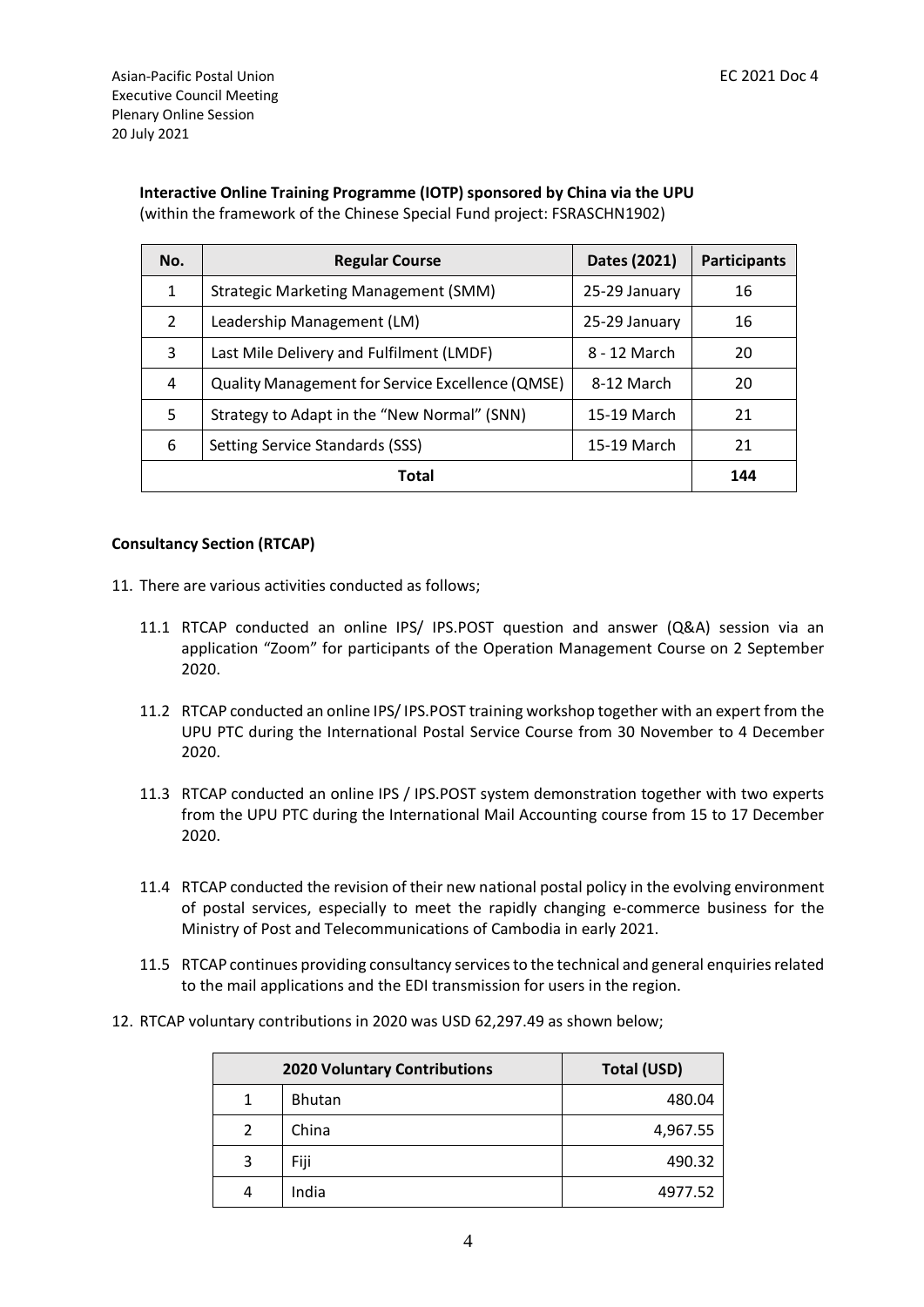|    | <b>2020 Voluntary Contributions</b> | <b>Total (USD)</b> |
|----|-------------------------------------|--------------------|
| 5  | Japan                               | 40,000.00          |
| 6  | Laos                                | 475.32             |
| 7  | Nepal                               | 491.85             |
| 8  | Philippines                         | 975.24             |
| 9  | Singapore                           | 5,000.00           |
| 10 | Sri Lanka                           | 1,980.33           |
| 11 | Thailand                            | 1,500.00           |
| 12 | Vietnam                             | 959.32             |
|    | Total                               | 62,297.49          |

13. 2020 RTCAP Expenditure was USD 54,210.43. The amount spent was less than the voluntary contribution at USD 8,087.06. At the end of the year, the balance of RTCAP Special Activity Fund was USD 224,412.77.

| <b>Disbursements</b>                            | <b>Total (USD)</b> |
|-------------------------------------------------|--------------------|
| Staff salary $1$                                | 50,350.00          |
| Medical Insurance                               | 256.21             |
| Accommodation                                   | 3,325.00           |
| Telecommunication / Postage                     | 268.05             |
| Airfare / Travel / Allowance                    |                    |
| Computer / Equipment / Maintenance / Stationery | 11.17              |
| Miscellaneous                                   |                    |
| Total                                           | 54,210.43          |

14. The budget of RTCAP relocation was USD 4,000 whereas the expenditure was USD 1,268.80. The expenditure was less than the budget at USD 2,731.20.

| <b>Disbursements</b>     | Total (USD) |
|--------------------------|-------------|
| Air Ticket (one way)     | 395.98      |
| <b>Excess Baggage</b>    | 35.33       |
| <b>Medical Assurance</b> | 217.45      |
| <b>Printer Epson</b>     | 121.49      |
| Mobile (iphone)          | 498.55      |

<sup>1</sup> Staff salary from mid-March to December 2020 (9.5 months)